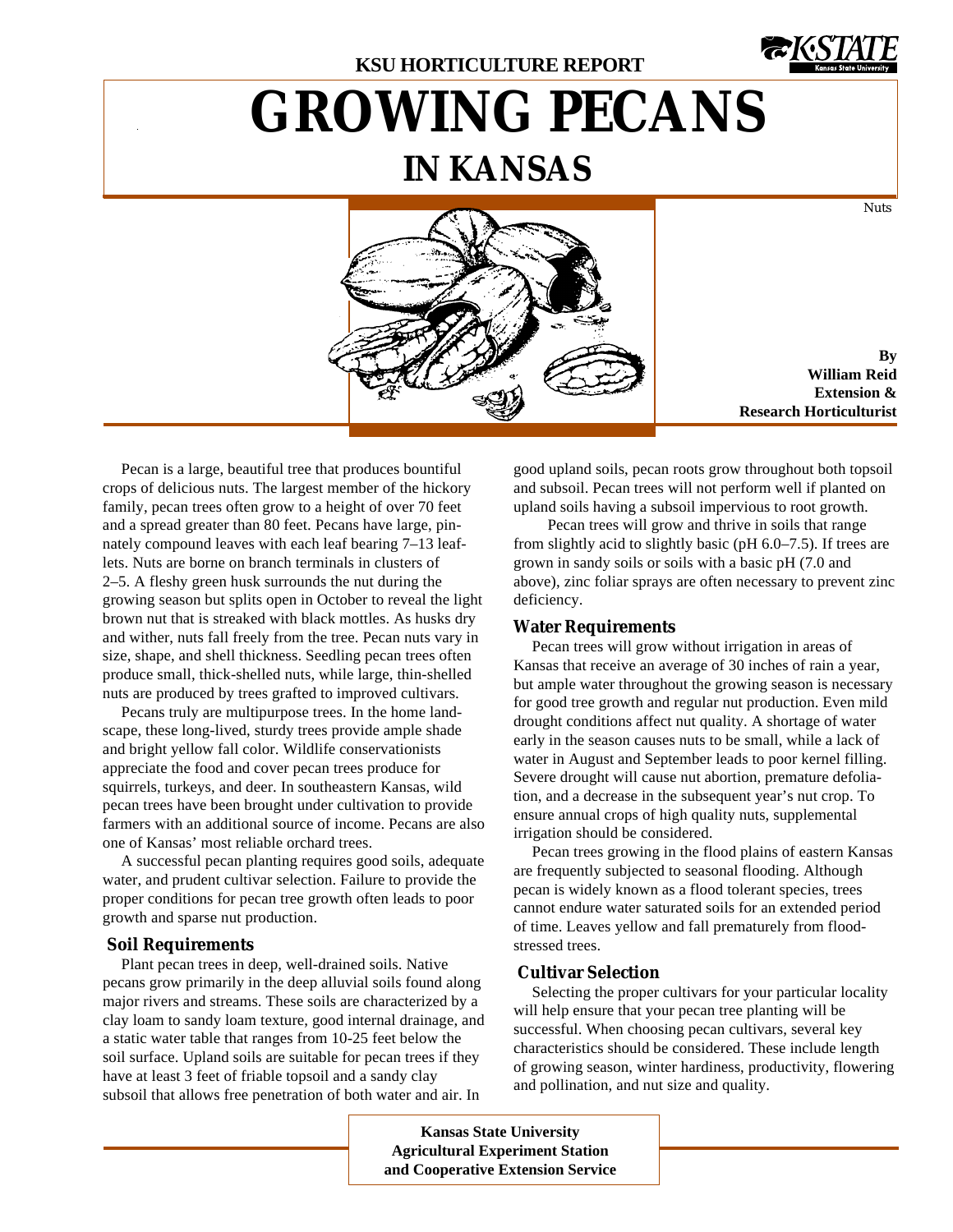**Length of Growing Season.** Pecan trees use the entire growing season to develop their nut crop to maturity. To be successful in Kansas, a pecan cultivar must produce plump, well-filled nuts before the first fall freeze. Nut maturity in pecan is indicated by the splitting of the shuck and separation of nut from shuck. Freezing temperatures before shuck split cause the shuck to remain firmly attached to the nut, so that it never opens. The kernels inside these "sticktights" are usually shriveled and not fully formed.

Rate of kernel development in pecan is controlled genetically, but is also influenced by temperatures during the growing season. Summer heat, especially warm nighttime temperatures, is necessary for proper nut development. Unusually cool summers will result in a delay of nut maturity. Variation in weather patterns will cause a pecan cultivar to mature on slightly different dates from year to year. To avoid losing a crop to fall freeze damage, it is best to choose cultivars that mature at least a week before the average first fall freeze date.

**Winter Hardiness.** Pecan trees growing in Kansas are often exposed to severe winter temperatures. "Northern" pecan cultivars have proven cold hardiness and are best adapted for growth in our state. These cultivars are termed "northern" because they originated in the northernmost reaches of the pecan tree's natural range. Only a few "southern" pecan cultivars are adapted for growth in extreme southeast and south central Kansas.

**Productivity.** The nut-producing capacity of a cultivar is important. A cultivar able to produce a nut crop every year is far more desirable than an alternate-bearing cultivar. In addition, a cultivar that produces a large crop of mediumsized nuts will yield more nut meat than a cultivar that produces only a few "jumbo" nuts.



*Figure 1. Catkins are borne on 1-year-old wood while pistillate flowers form at the terminals of new shoots.*

**Flowering and Pollination.** Pecans have separate male and female flowers which are located on different parts of the same tree (Figure 1). Male flowers or catkins develop along 1-year-old wood soon after budbreak. The 3-4-inch long catkins first appear green, then turn yellow when shedding pollen. After all pollen is released, catkins turn brown and fall from the tree. Female flowers look like miniature pecans and develop on the end of the current season's growth. On the tip of the pistillate flower is the stigma which may be either red, orange or green. The stigma becomes glossy with stigmatal fluid when receptive to pollen. Pollination occurs when pollen is transported by wind to the stigmatal surface.

Periods of pollen shed and stigma receptivity for a pecan cultivar usually occur at different times. Cultivars that shed their pollen before their stigmas become receptive are called "protandrous." Cultivars with stigmas that become receptive before pollen shedding are called "protogynous.*"* A protandrous cultivar should be planted within 250 feet of a protogynous cultivar to ensure pollination of both cultivars. In areas where native pecan trees are abundant, pollination requirements can be met with pollen from surrounding native trees.

**Nut Size and Quality**. Nut size and quality are important criteria for selecting cultivars, especially if nuts are grown for retail sale. Extra-large pecans attract the attention of uneducated consumers who buy nuts with their eyes rather than their taste buds. Extremely large pecans are often poorly filled and dry tasting. However, educated consumers look for moderately sized nuts that are well-filled and have a sweet oily taste. High quality pecans have more than 50 percent kernel, a high oil content, and a light strawcolored kernel.

**Recommended Cultivars.** The state of Kansas can be divided into four zones of pecan cultivar adaptation (Figure 2). For best results, choose from among the cultivars recommended for your area (Table 1). For growers who like to experiment, there are several untested cultivars available

*Table 1. Recommended pecan cultivars for Kansas. Cultivars are listed in order of average maturity date, from earliest to latest.*

| санны по наты.  |                           |                          |                   |                            |  |  |
|-----------------|---------------------------|--------------------------|-------------------|----------------------------|--|--|
| Cultivar        | <b>Adaptation</b><br>Zone | Nut<br>Weight<br>(grams) | Percent<br>Kernel | <b>Flowering</b><br>Habit* |  |  |
| <b>Starking</b> | 1                         | 5.8                      | 54.3              | 1                          |  |  |
| Colby           | 1, 2, 3                   | 6.7                      | 42.8              | $\boldsymbol{2}$           |  |  |
| <b>Norton</b>   | 1                         | 6.5                      | 44.0              | $\boldsymbol{2}$           |  |  |
| Peruque         | 2, 3, 4                   | 5.6                      | 58.6              | 1                          |  |  |
| Pawnee          | 3, 4                      | 9.1                      | 50.0              | 1                          |  |  |
| Posey           | 2, 3, 4                   | 6.5                      | 51.6              | 2                          |  |  |
| Major           | 2, 3                      | 5.6                      | 48.9              | 1                          |  |  |
| Kanza           | 2, 3, 4                   | 5.7                      | 51.6              | 2                          |  |  |
| Hirschi         | 3, 4                      | 6.3                      | 48.6              | 1                          |  |  |
| Giles           | 3, 4                      | 6.1                      | 51.7              | 1                          |  |  |
| Greenriver      | 3, 4                      | 6.5                      | 49.0              | $\boldsymbol{2}$           |  |  |
| Dooley          | 4                         | 5.8                      | 47.6              | 1                          |  |  |
| <b>KS112</b>    | 3, 4                      | 5.9                      | 56.0              | $\boldsymbol{2}$           |  |  |
| Gratex          | 4                         | 7.5                      | 59.3              | $\boldsymbol{2}$           |  |  |
| Maramec         | 4                         | 9.2                      | 56.7              | 2                          |  |  |

\*Flowering habit: 1=Protandrous, 2=Protogynous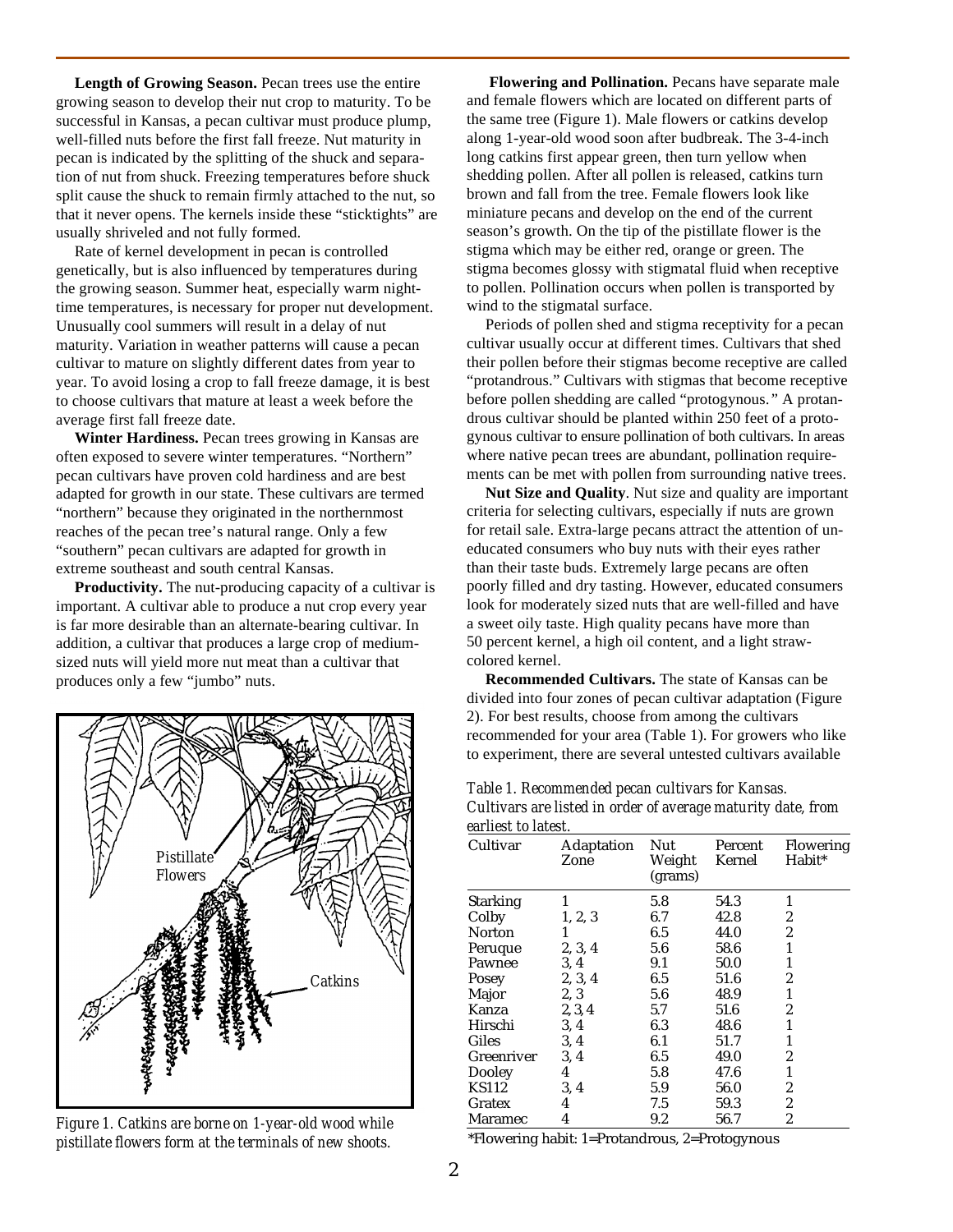

*Figure 2. Kansas can be divided into four pecan cultivar adaptation zones.*

for all adaptation zones. Contact Kansas State University's Pecan Experiment Field at P.O. Box 247, Chetopa, Kansas, 67336 for additional information.

## **Methods For Establishing Pecan Trees**

Pecans should be given plenty of room to grow. Plant trees at least 30–35 feet apart. Pecans can be established by planting grafted trees, by planting seedling trees then grafting 2–3 years later, or by planting nuts then grafting 3–4 years later. Each method offers advantages and disadvantages. Prospective pecan growers should choose the method best suited to their skills and economic situation.

**Grafted Trees.** Transplanting grafted trees of desired cultivars is the quickest way to produce a nut crop. Trees should start to bear nuts within 5–7 years after transplanting. Many of the cultivars recommended for Kansas are not widely available from commercial nurseries, making it difficult to obtain grafted trees.

**Seedlings.** Seedling pecan trees are widely available and can be purchased from seedling nurseries or from the Kansas State and Extension Forestry Tree Program. Seedling trees must be grafted to desired cultivars 2–3 years after establishment. Nut production should begin 5–7 years after grafting. Starting a pecan planting with seedlings offers the advantages of low initial costs and the opportunity to establish cultivars not available from commercial nurseries. Disadvantages include a delay in the onset of nut production and the expense of grafting your trees.

**Nuts.** Pecan trees are easily grown from properly stratified nuts. To start your own trees, choose nuts that are medium-sized and well-filled. Nuts from early maturing northern cultivars make good cold-hardy seedlings. Stratify nuts in moist sand by placing them in layers about 3 inches deep and holding them in a cool room  $(35-40°F)$  for 90-

120 days. To ensure uniform germination after planting, keep the nuts moist throughout the stratification process.

Plant stratified seeds in the spring after the danger of frost passes. Seedlings can be grown in a nursery row and transplanted the following year or planted directly in the final tree location. Homegrown seedlings require 3-4 years to grow large enough for grafting. Starting an orchard from seed has the same advantages and disadvantages as starting with seedlings but adds another year to the establishment time.

## **Transplanting Pecan Trees**

Transplant both grafted trees and seedling trees in March, as soon as the soil can be easily dug. After receiving your trees, plant bareroot trees as soon as possible to prevent roots from drying. Prune each tree before planting by trimming off about  $\frac{1}{3}$  of the top growth. Prune off broken or rotten roots and cut the tap root back to 24 inches. Tap root pruning of 1-year-old seedlings is unnecessary.

Dig your planting hole large enough to fit the entire root system. Hold the tree in position and fill soil in around the roots, making sure the fibrous roots are spread out in their natural positions. The tree should be planted at the same depth as it was in the nursery. Water the tree in after transplanting. Do not place soil amendments or fertilizers in the planting hole.

Weeds must be controlled in a 3-foot area around the newly transplanted tree. For large plantings, the entire orchard should be kept free of competing vegetation. Complete vegetation control can be achieved by shallow cultivation, application of herbicides, or mulching.

If the transplanted tree makes 8–10 inches of new growth by early June, spread 1 ⁄2 cup of ammonium nitrate fertilizer around the tree over the entire weed-free area. Nitrogen applications to trees slow to establish themselves (less than 8 inches of new growth) can cause a leaf burn and should be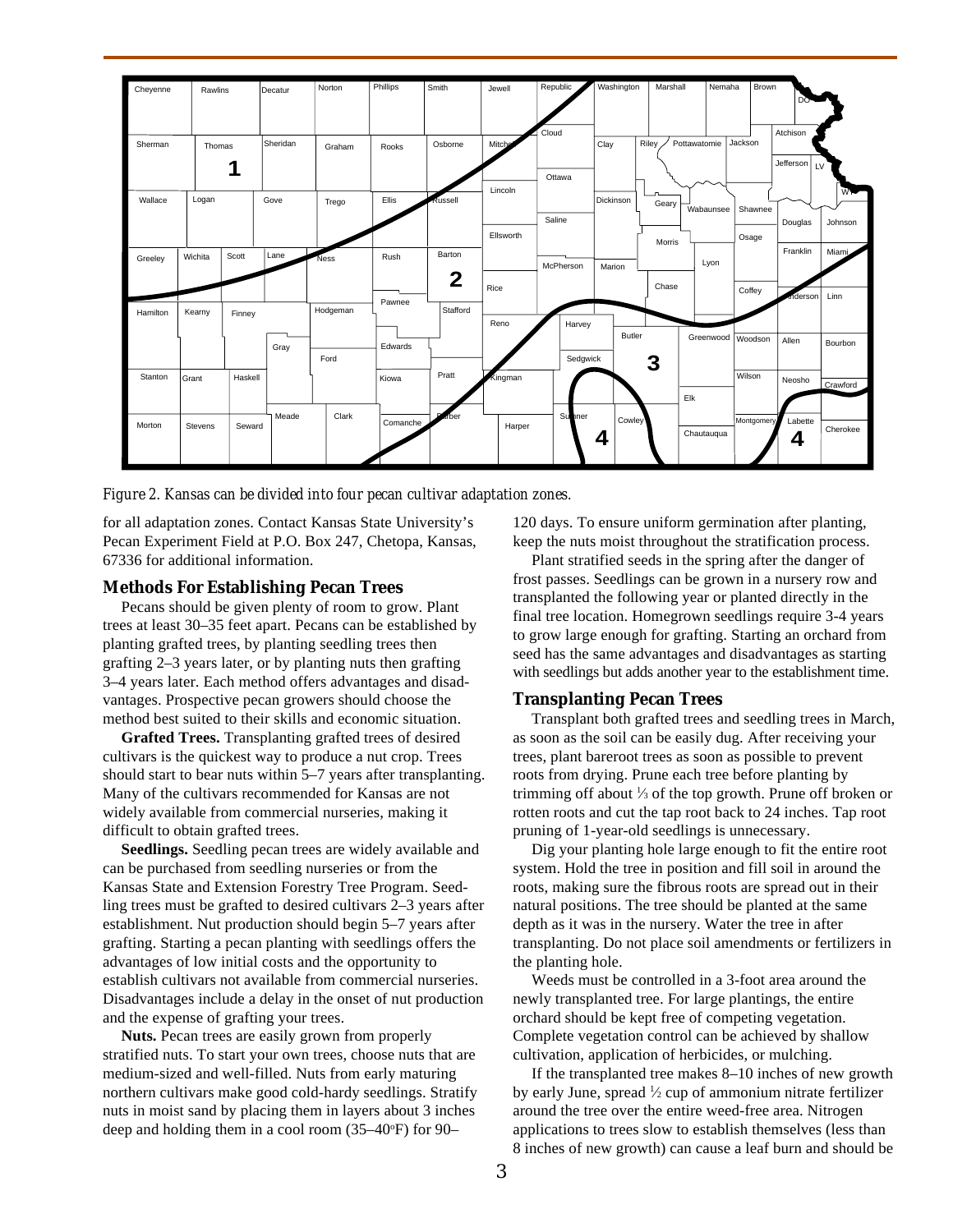avoided. To ensure survival, keep the tree well watered throughout the growing season and especially during droughty periods.

# **Care Of Non-bearing Trees**

The goal of training a young pecan tree is to develop a strong trunk and healthy root system. Adequate soil moisture throughout the growing season and proper fertilization are keys to strong, vigorous tree growth. Water young pecan trees when conditions become dry by soaking the entire rooting zone deeply once a week. Apply nitrogen fertilizer twice a year, in March and in June, at the rate of 1 cup ammonium nitrate per inch of trunk diameter. Spread the fertilizer over the entire rooting area. Keep the area around the tree weed-free to ensure maximum benefit from water and fertilizer applications.

Tip pruning helps shape the young pecan tree and promotes the formation of a strong trunk. Tip prune in early March by clipping off 3–4 inches from all terminal growth.

When the tree starts its growth in early spring, these cuts force buds along the entire branch to break. This gives the tree a more dense appearance and greater leaf area. Tip prune again in mid-summer, but this time do not prune the central leader. Cutting all lateral branches back stops their growth and channels their photosynthetic energy into strengthening the trunk. Lower lateral branches should be left on the tree until they are an inch in diameter. Remove these lower laterals as the tree grows until you have a tree with 8 feet of clear trunk.

# **Care of Bearing Trees**

Healthy, vigorous trees produce the highest quantity and quality of pecans. Maintaining a strong growing tree is also the best defense against attacks from insects and diseases. Water, fertilizer, and pest control are all important for healthy tree growth.

The importance of providing adequate soil moisture throughout the growing season has been discussed. Pecans

| Time Damage<br>Observed | Time Damage<br>Initiated | Symptoms and Signs                                                                                                                                             | Pest or Problem                               |  |
|-------------------------|--------------------------|----------------------------------------------------------------------------------------------------------------------------------------------------------------|-----------------------------------------------|--|
| April                   | April                    | New growth suddenly turns black.                                                                                                                               | Spring frost damage                           |  |
| April                   | Previous<br>years        | Witches-broom type growth that breaks bud a week before<br>healthy branches.                                                                                   | Bunch disease                                 |  |
| May                     | April                    | New leaves have shot-hole appearance.                                                                                                                          | Sawflies                                      |  |
| May                     | April                    | Galls on leaves and stems. Galls filled with small aphid-<br>like insects.                                                                                     | Pecan phylloxera                              |  |
| May                     | April                    | Terminal of new growth wilts. Olive-green caterpillar<br>tunneling in pith of new shoot.                                                                       | Pecan nut casebearer                          |  |
| June                    | May                      | Nuts abort shortly after pollination.                                                                                                                          | Lack of pollination                           |  |
| June                    | June                     | Olive-green caterpillars tunneling into the base of nuts.<br>Webbing and insect frass at the base of infested nuts.                                            | Pecan nut casebearer                          |  |
| June                    | April                    | Leaflets yellowish, mottled, narrowed, and crinkled.<br>Reddish-brown spots may appear then later drop out to give<br>leaves shot-hole appearance.             | Zinc deficiency                               |  |
| July and<br>September   | June and<br>August       | Large white webs encasing entire branches and filled with<br>brownish-yellow caterpillars.                                                                     | Fall webworm                                  |  |
| July and<br>September   | June and<br>August       | Entire branches defoliated by a large colony of<br>caterpillars. Young larvae are dark red while mature<br>larvae are black. All larvae have long white hairs. | Walnut caterpillar                            |  |
| July or<br>August       | July or<br>August        | Honeydew covering the surface of leaves. Small, yellow<br>insects feeding on the underside of leaves.                                                          | Yellow pecan aphid or<br>black margined aphid |  |
| July or<br>August       | July or<br>August        | Yellow blotches on leaves. Small, black insects feeding on<br>the underside of leaves.                                                                         | Black pecan aphid                             |  |
| July                    | May                      | Black lesions on leaves and nuts. Lesions may coalesce to<br>cover entire nut. Kernel quality severely reduced.                                                | Pecan scab                                    |  |
| September               | August                   | Small cream-colored caterpillars with red heads tunneling<br>in nut shucks. Kernel quality reduced.                                                            | Hickory shuckworm                             |  |
| October                 | October                  | Shucks turn black suddenly and stick to nuts.                                                                                                                  | Fall freeze damage                            |  |
| Harvest                 | August                   | Nut kernels have black, bitter-tasting spots.                                                                                                                  | Stink bugs and plant bugs                     |  |
| Harvest                 | August                   | White, legless grubs feeding inside nut. Grubs exit nut<br>through small round hole in shell after completely<br>devouring nut kernel.                         | Pecan weevil                                  |  |

*Table 2. A field key for identifying common pests and problems of pecan trees in Kansas.*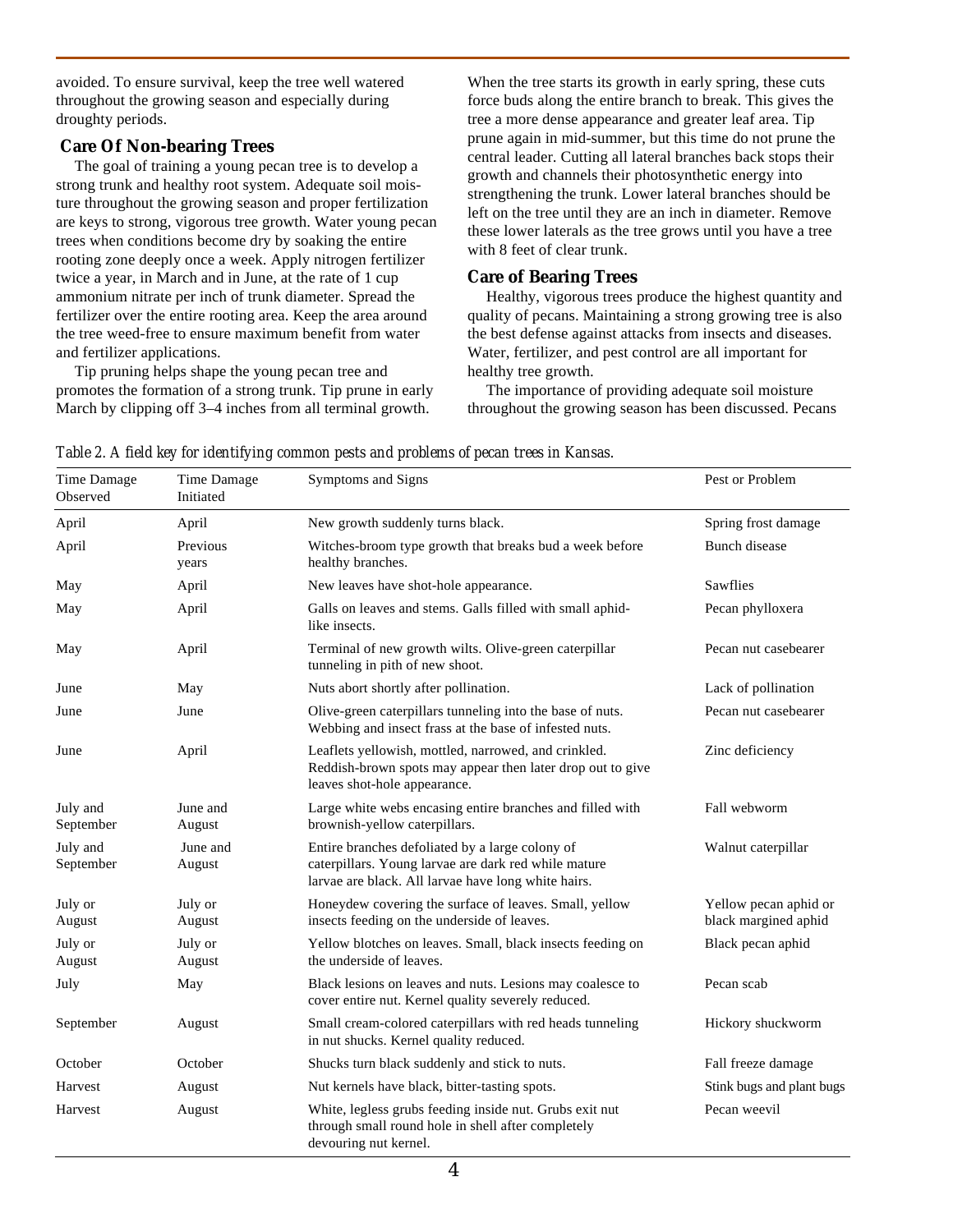| <b>Orchard Operation</b>                       | <b>Size of Planting</b>        |                                           |                                             |                                                |  |
|------------------------------------------------|--------------------------------|-------------------------------------------|---------------------------------------------|------------------------------------------------|--|
|                                                | 2-25 Trees                     | $1-3$ Acres                               | 3-40 Acres                                  | More than 100 acres                            |  |
| General use horsepower                         | Lawn & garden<br>power tools   | 12 hp garden<br>tractor                   | 25 to 50 hp<br>tractor                      | 70 to 85 hp<br>tractor                         |  |
| <b>Planting trees</b>                          | Shovel                         | Shovel                                    | pto-driven<br>soil auger                    | pto-driven<br>soil auger                       |  |
| Weed control                                   | Hand sprayer                   | Back-pack<br>sprayer                      | Back-pack<br>sprayer                        | 5 hp garden<br>sprayer                         |  |
| Orchard floor<br>management-<br>new orchard    | Lawn mower<br>& tiller         | Garden tractor<br>mower & tiller          | Disc, harrow                                | Disc, harrow                                   |  |
| Orchard floor<br>management-<br>mature orchard | Lawn mower                     | Garden tractor<br>mower                   | 5 ft. rotary<br>mower                       | 10 to 15 ft.<br>rotary mower                   |  |
| Pest control-<br>non-bearing trees             | Hand sprayer                   | Back-pack<br>sprayer                      | 12 to 15 hp<br>high-pressure<br>sprayer     | 100 gal.<br>pto-driven<br>mist sprayer         |  |
| Pest control—<br>bearing trees                 | 5 hp garden<br>sprayer         | 12 to 15 hp<br>high-pressure<br>sprayer   | 100 gal.<br>pto-driven<br>mist sprayer      | 500 gal.<br>pto-driven<br>air-blast sprayer    |  |
| Nut harvest                                    | Poles to shake.<br>hand gather | Poles to shake.<br>tarps to catch<br>nuts | pto trunk<br>shaker, tarps<br>to catch nuts | pto trunk<br>shaker, nut<br>harvester, cleaner |  |

*Table 3. Equipment needed to manage pecan plantings in Kansas.*

require an inch of water each week from budbreak to nut maturity. Two inches a week may be closer to optimum during the heat of the summer months. Natural rainfall can be supplemented by either flood, sprinkler, or trickle irrigation.

 Annual nut production relies on annual applications of nitrogen fertilizer. Apply nitrogen just before bud-swell at the rate of 100 pounds actual nitrogen per acre. Pecans grown on upland soils require slightly higher nitrogen rates.

Rosette, a disorder caused by zinc deficiency, is a common problem if pecans are grown in soils with a pH above 7.0. Symptoms include a rosetting of the terminal growth and small, misshapen leaves. Zinc deficiency is easily corrected with four foliar applications of zinc at twoweek intervals starting at leaf burst.

Insect and disease problems can severely limit the nut production of a pecan tree although no pests are serious enough to cause tree death. In Kansas, three insects pose the most serious threat to the pecan crop; pecan nut casebearer, hickory shuckworm, and pecan weevil. Pecan growers must learn how to identify the symptoms of pest damage and be able to take effective steps to control important pecan pests. Use the identification key in this bulletin to help you identify common pecan pests and problems (Table 2) .

A permanent ground cover of cool-season grasses and legumes should be established in the bearing pecan orchard. Once the trees start to bear, the shading of tree canopy helps reduce the competitiveness of a ground cover. Keep this permanent ground cover mowed throughout the growing season. In the home orchard, a well-kept lawn grass serves as the ground cover.

The only pruning needed on bearing pecan trees is the removal of dead or injured limbs. In addition, remove lowhanging branches to allow free movement of people and machinery around the tree. If a pecan orchard is established at a 35-foot spacing, tree thinning will become necessary 25–30 years after grafting. Remove one-half of the trees when the branches of adjacent trees begin to overlap.

## **Equipment for the Pecan Orchard**

As with all agricultural endeavors, using the proper equipment can make pecan growing easier and more efficient. The type of equipment purchased for maintaining a pecan orchard should be proportional to the size and age of the orchard. Suggestions for the types of equipment needed for pecan orchard management are given in Table 3.

#### **Harvest and Storage**

Well adapted pecan cultivars begin splitting their shucks in late September or early October. Although the nut is fully mature at this time, it is still "green" and needs to dry further before being gathered. As the nut dries, the shucks will turn brownish-black and curl back, exposing the pecan. Pecans will fall from the tree when they are fully dry—begin harvesting when the first nuts drop. At this point, you can hasten the natural drop by shaking the tree. Pick pecans off the ground as soon as possible and store in a cool, dry place.

Over 70 percent of the pecan kernel is composed of unsat- urated fats which can become rancid in room temperature storage. To maintain highest nut quality, shell out all your pecans and store the kernels in the freezer. Kept frozen, pecan kernels remain fresh for two years or more.